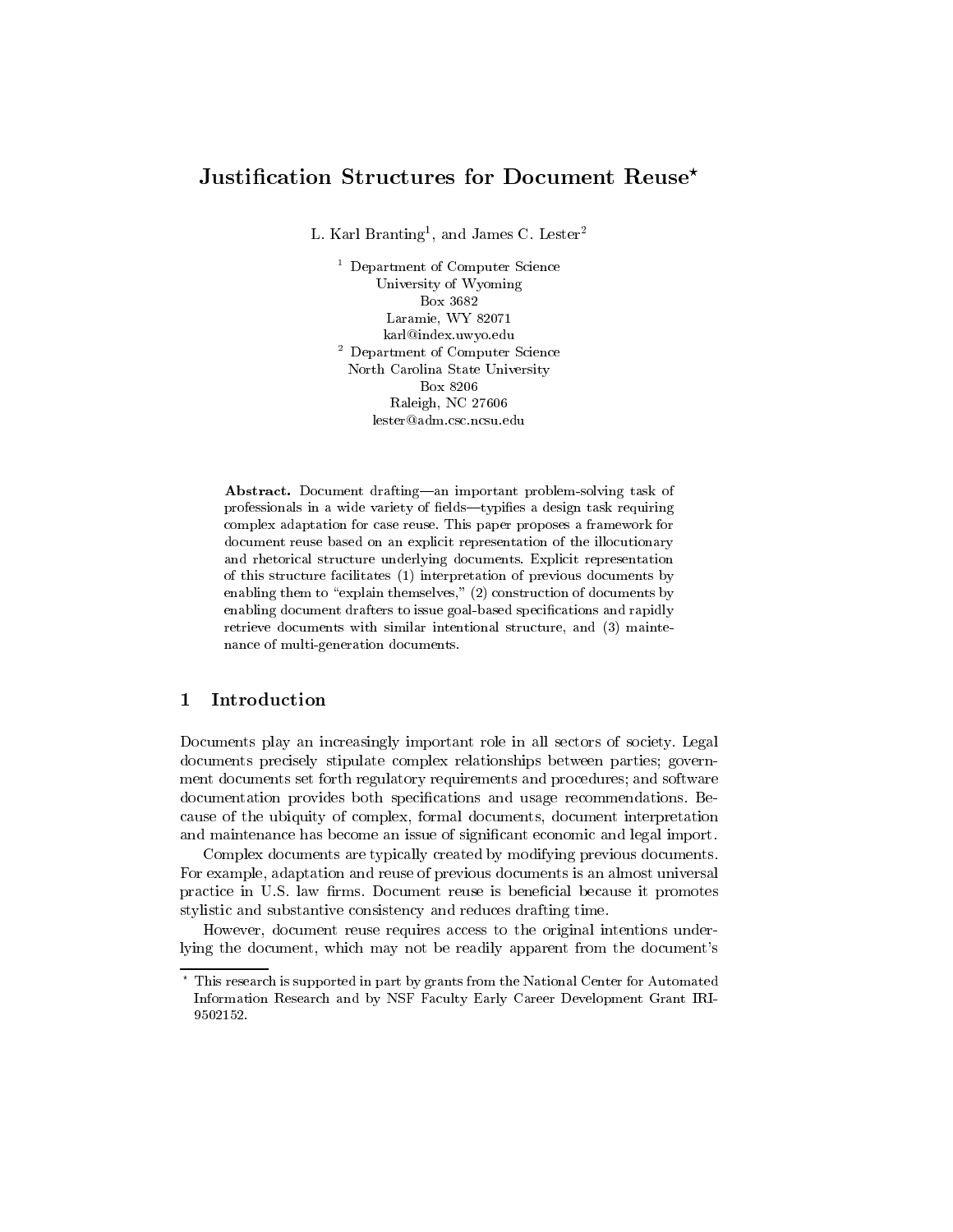surface text. For example, when both parties to a contract agree that modifications should be made, the assumptions behind the original contract must be reconstructed to determine the precise textual changes required. Thus, complex documents suffer from many of the same problems as legacy software: as the context for which a document was created changes the document becomes outdated and requires revision. Problems of document maintenance are exacerbated by the frequent personnel changes that characterize large institutions where many documents are created. Without access to a document's authors, the intent behind particular clauses may be lost impeding interpretation and modification.

To address these problems, we propose a *self-explaining documents* framework. We say that a document containing a given discourse is "self-explaining" if it contains an explicit representation of the illocutionary and rhetorical structure underlying the discourse. Because self-explaining documents record intentional knowledge, they offer significant potential for the interpretation and maintenance of complex, multi-generation documents. In particular, they can explain why a particular clause was included, suggest how an existing document should be modified to apply to slightly different circumstances, and present arguments for the pros and cons of alternative clauses

This paper presents a framework for the use of justification structures for document reuse Section and the section of the section of the complete three document tasks that requires the comp self-explaining documents. Section 3 proposes a dual justification structure that combines illocutionary and rhetorical structures to represent document intent Section 4 presents a computational architecture for interactive self-explaining document systems that assist users in constructing and querying documents and Section 5 illustrates the envisioned behavior of the system when applied to the domain of will drafting. We are currently exploring the self-explaining document framework in the context of routine judicial orders. Section 6 describes the implementation plans for this work, and Section 7 outlines related work.

### $\overline{2}$ Applications of Self-Explaining Documents

Three tasks can be distinguished requiring knowledge of the illocutionary and rhetorical structure of texts: document drafting, document analysis, and document maintenance. Given a set of specifications—the formality of document specifications can range from formal, quasi-legal descriptions to sketchy, informal notes—the task of *document drafting* is to prepare a document that satisfies both the illocutionary goals of the specifications and the genre-specific rhetorical conventions. Document drafters typically operate in an iterative fashion, gradually refining the document until it satisfies the constraints noted above and, perhaps, meets with the approval of a client.

As stated above, drafting of complex documents is typically performed by modifying existing documents The task of drafting by means of document reuse can be summarized as follows: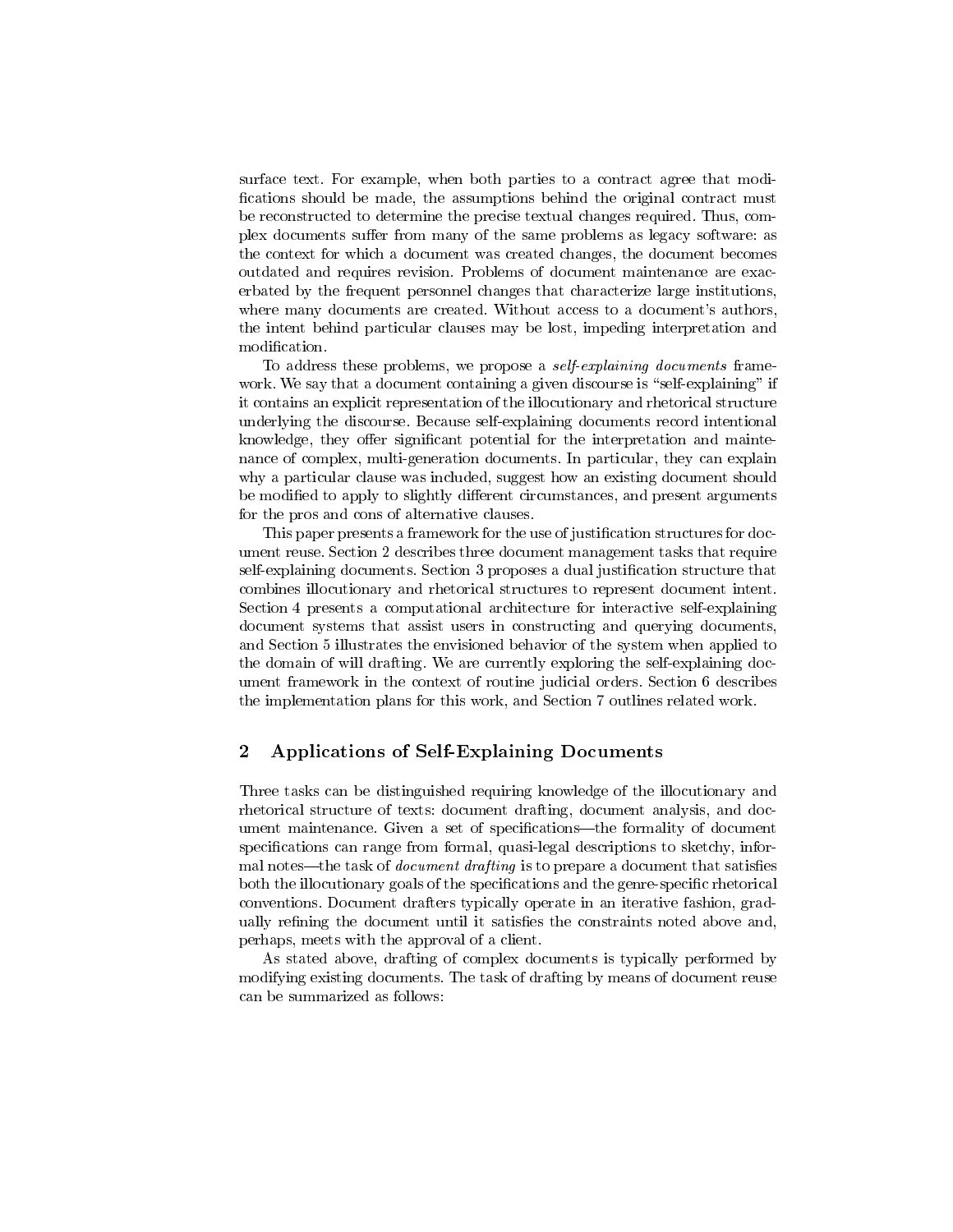# Given

- A set of goals to be accomplished by the document to be drafted
- $\mathbf{A}$  is defined and documents.

# Do

- Retrieval Find the existing documents or combination of document com ponents) that best satisfy the current goals.
- Comparison Display the dierences if any between the goals achieved by the retrieved document(s) and the current goals.
- Adaptation Remove the portions of text whose only purpose is to satisfy goals that aren't present in the current situation (excision), and add text to satisfy any of the current goals not satisfied by the retrieved text (augmentation

While document drafting is primarily a synthetic task, *document analysis* centers around interpretation Here the goal is to ascertain the intent of partic ular clauses to identify documents that are similar and to perform comparative analyses. In the course of conducting an analysis, users must be able to quickly locate relevant documents and precisely establish illocutionary analogies between statements in a given document and those in archival documents

Document maintenance is concerned with revision. Because the overriding goal of maintenance operations is to revise an existing document to reflect new specifications, this task typically combines elements of both drafting and analysis Existing versions of documents must be interpreted in light of new circum stances, and new sections or clauses are created to address the new context.

Because drafting, analysis, and maintenance are tightly interleaved in practice, an effective self-explaining document systems should offer a uniform communication mechanism that  $(1)$  employs a single representational vocabulary for specifying and querying documents and enables users to interleave speci cation and querying operations with ease

A complete document management system- should enable users to pose four classes of queries

- Intertional Intertion-Intertional Interpretation-completed included in the segment of a document included included
- Intentional Achievements in how of play of documents segments in a given genre will achieve a given goal?
- Intentional Exemplication- What are some examples of archival document segments that achieve a given goal?
- Intentional Comparison- To what segments of archival documents is a given document segment most similar? What are the intentional similarities and differences between two documents (at the most specific abstraction level at which they differ)?

We use "document management" as the super-ordinate concept for document drafting, document analysis, and document maintenance.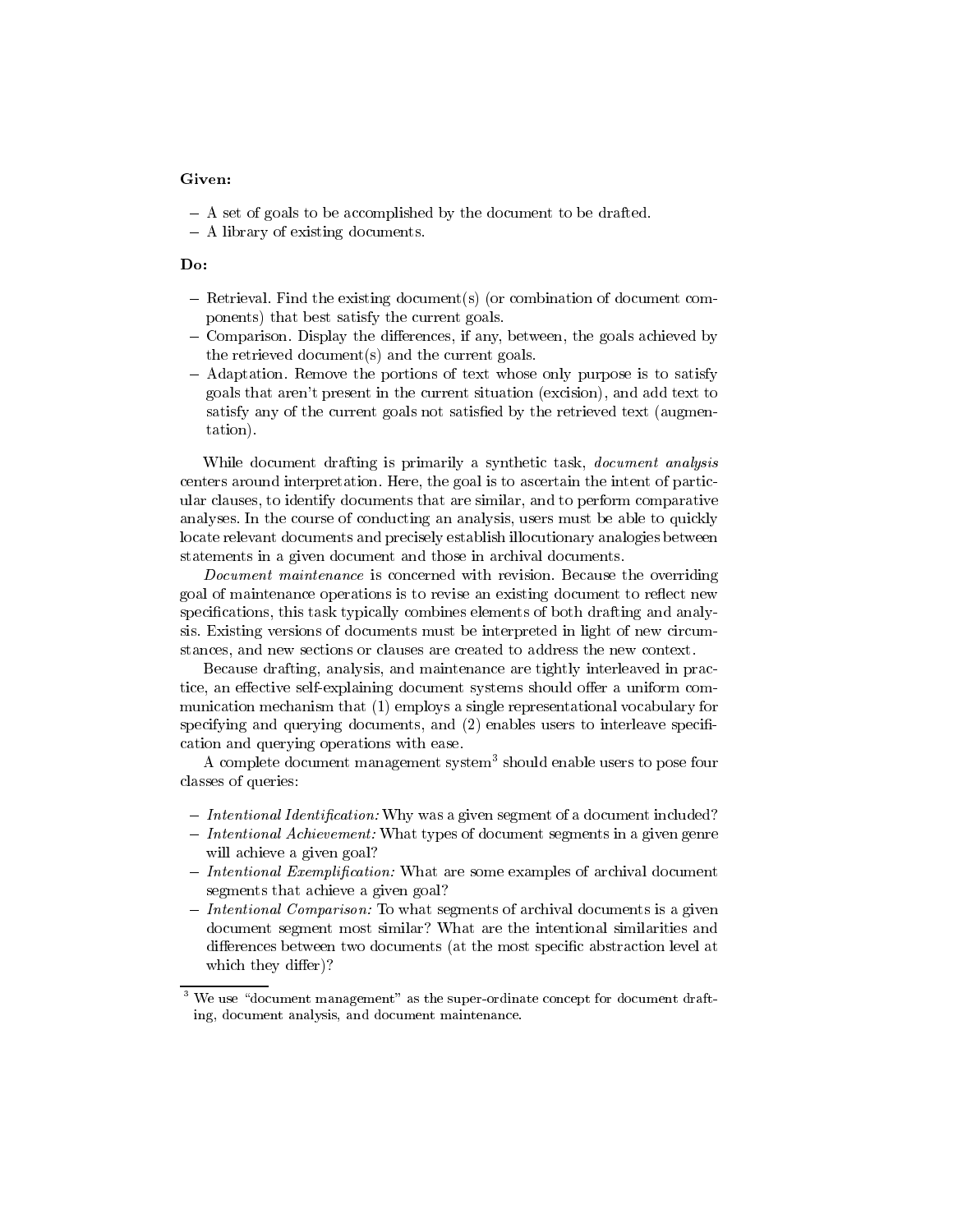As users engage in document-building and document-querying dialogues, they should be able to shift effortlessly between discussions of abstract document features (e.g., the predicates employed in illocutionary and rhetorical structures) and specific segments of particular documents (both documents under construction and archival documents

The next section describes the representation requirements for the document drafting, analysis, and maintenance tasks.

## 3 Representational Requirements

The primary emphasis of most work in discourse analysis and generation has been on texts having communicative goals. However, documents are often intended to accomplish various other illocutionary goals including eliciting infor mation, persuading, memorializing events such as reciprocal communications, or accomplishing performative goals, such as creating or revoking legal, social, or institutional relationships Selfexplaining documents therefore require a rich vocabulary of illocutionary goals

However, the illocutionary goal structure of a document is not  $per$  se sufficient to completely determine the selection and configuration of text. In general, the illocutionary goal structure leaves unspecified rhetorical features such as  $(1)$  the order of the textual elements that satisfy various illocutionary subgoals and textual elements and stylistic constraints in particular generation in particular generation  $\mathbf{r}_1$ of the text. Accordingly, self-explaining documents must include the rhetorical structure of documents as well in order to answer intentional identification and comparison queries

The minimum representational requirements for self-explaining documents therefore include the following

- A taxonomy of illocutionary goals suciently expressive to permit retrieval of documents, comparison of documents, and explanation of document components The necessary granularity of the leaf nodes of this taxonomy depends on the requirements of the particular document genre and the pragmatics of the user's application.
- a taxonomy of rhetorical goals.
- A representation of templates at a level of granularity corresponding to the leaf nodes of the illocutionary goals The substitutable elements of text tem plates should be tagged with a data-type so that entire documents, or document components, can be viewed either as uninstantiated templates or as fully instantiated texts
- A set of link annotations eg annotations providing the legal authority under which a given legal goal is satisfied by a given set of performative subgoals, and annotations explaining why a given rhetorical goal is satisfied by a particular set of subgoals in a given document genre

To illustrate a simplied representation of the illocutionary structure of a will is shown in Figure 1. The root illocutionary goal is to make a bequest.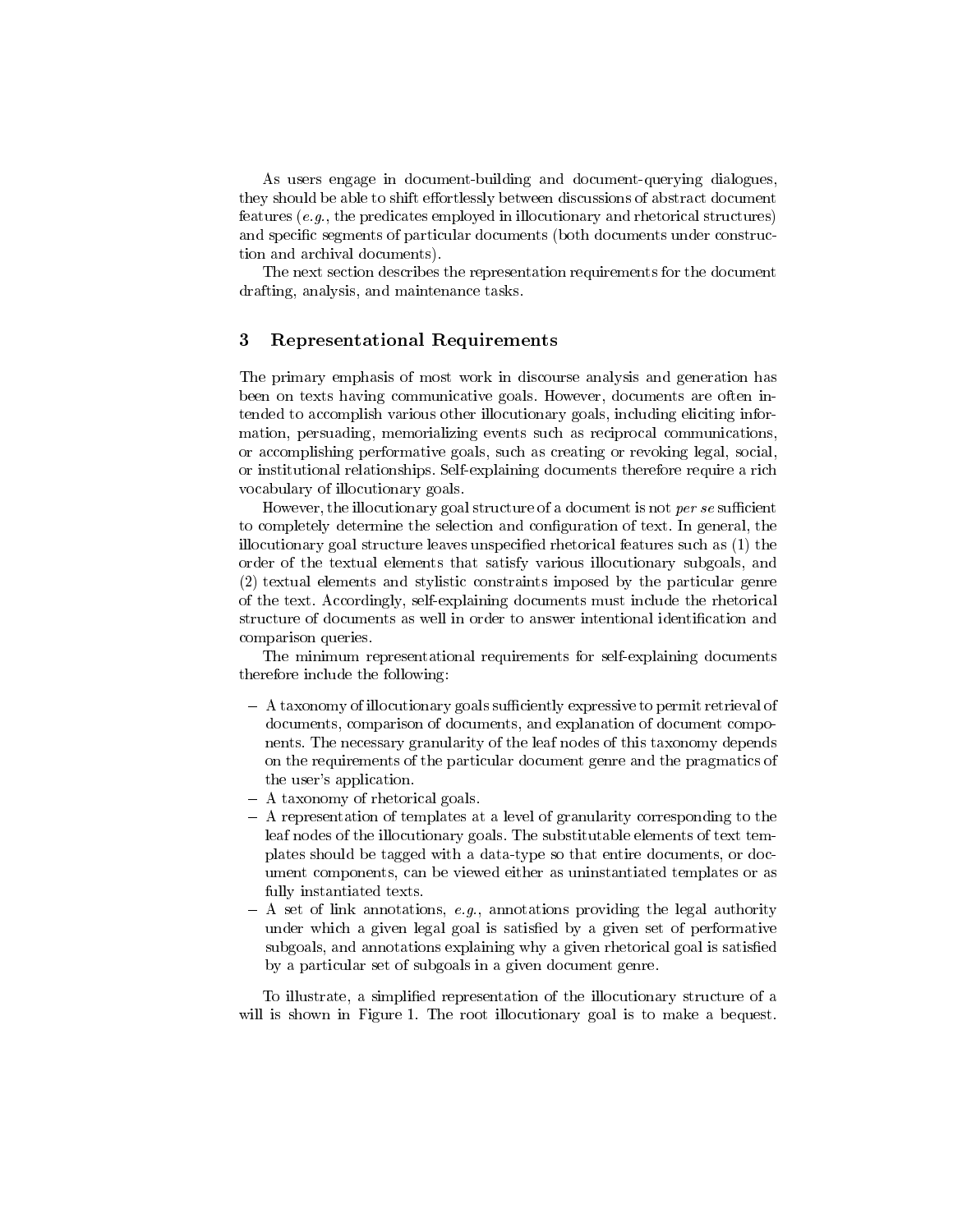

**Fig. 1.** A simplified representation of the inocutionary structure of a will.

Achieving this goal requires the operators displayed as children of the root identify the testator, appoint an executor, etc. Each leaf illocutionary goal is connected to a text segment intended to achieve that goal Not shown are the annotations explaining why  $(i.e.,$  citing the legal authority under which) making a bequest has the requirements shown

A simplied representation of the rhetorical structure of the will is shown in Figure – Indianary structure the indianal structure is closed the rhetorical structure is closely to the rh connected to the surface text of the document. Together, the annotated illocutionary and rhetorical goal structures constitute the *justification structure* of a document.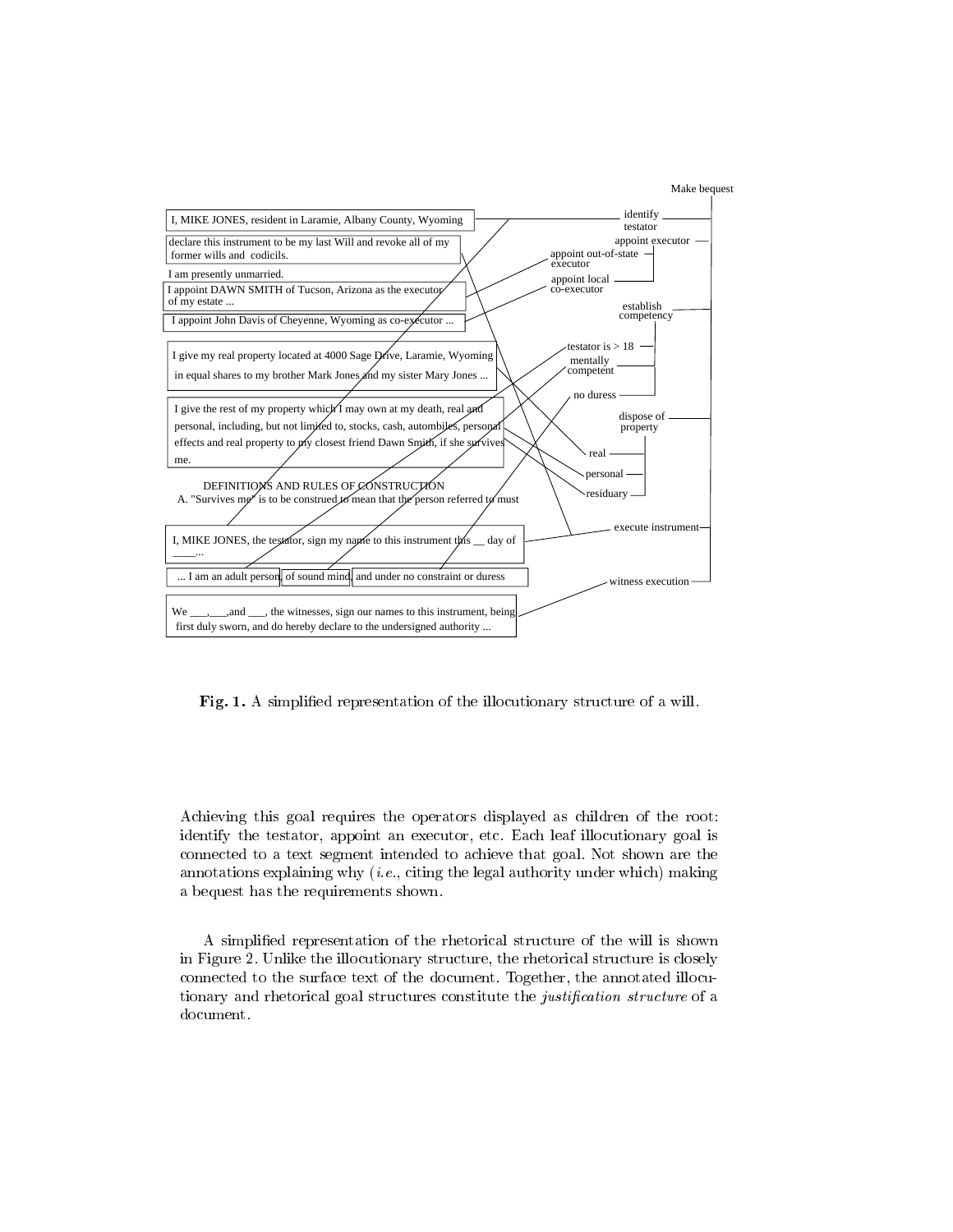

**Fig. 4.** The rhetorical structure of the will.

## $\overline{4}$  An Architecture for Self-Explaining Document Management

The previous sections described the tasks of document analysis, reuse, and maintenance, and argued that self-explaining documents, that is, documents containing explicit justification structures, are important for these tasks. This section proposes a *justification-based* framework for self-explaining document management. It uses the justification structures described in Section 3 as the basis for all transactions—both between the user and the system, and between all components within the system

All communication between users and the document system transpires within the *document studio*, a workspace cum dialogue system in which specifications are constructed, new documents are edited, and retrieved archival documents are displayed. For each document currently under construction, the document studio maintains a *document object*, which consists of the evolving justification structure, the surface text, and the mapping between them. Before the document is complete, the surface text may be only partially reified.

Will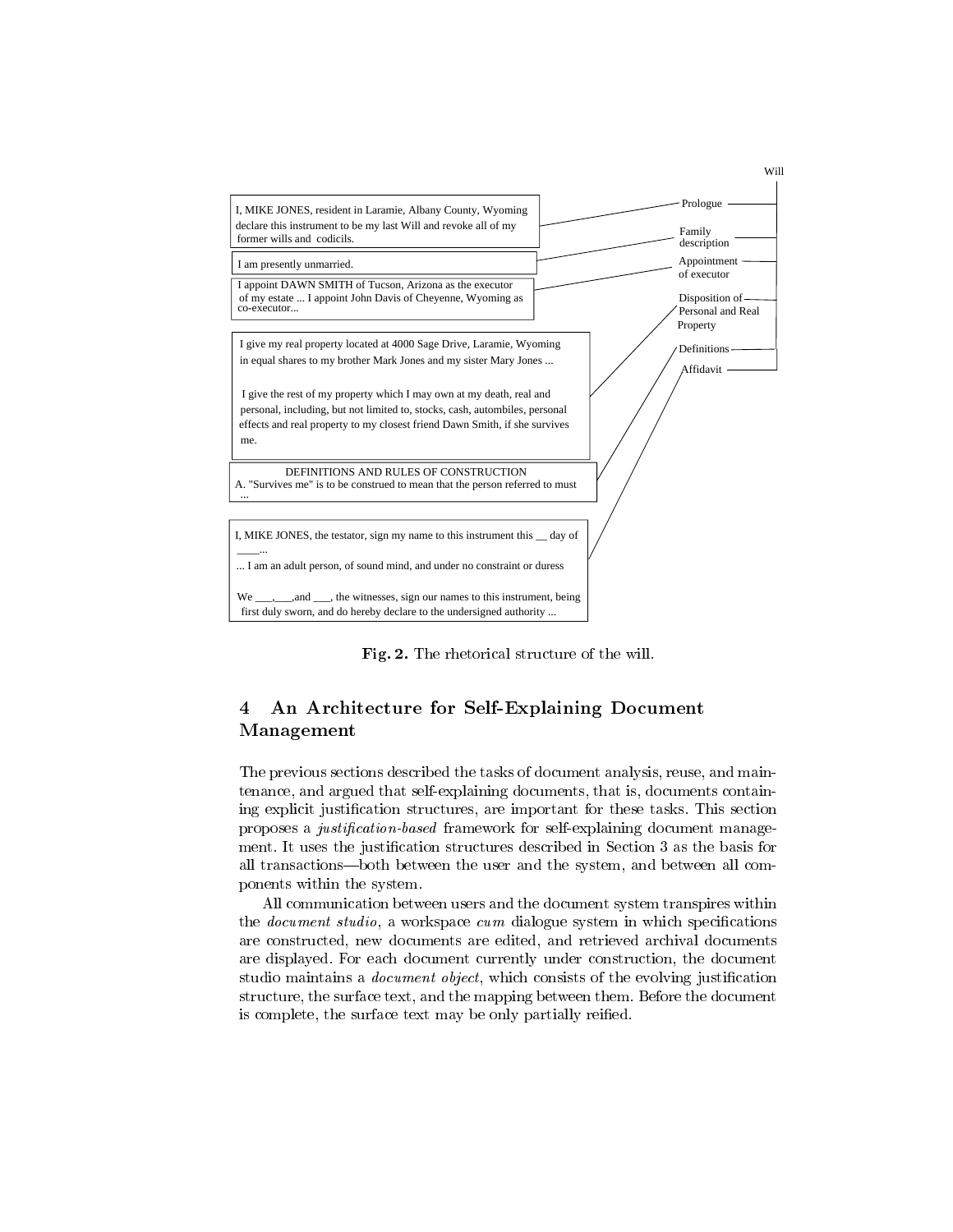

 $\bf r$  ig.  $\bf o$ . An architecture for sen-explaining document management.

When the user issues a request to create a new document, he or she is prompted for the document genre (e.g., contracts) and sub-genre(s) (e.g., employment contracts). Users may then pursue one of two construction modes: ab initio or adaptive. If they opt for ab initio, the system will engage them in a *specifications-gathering* dialogue. First, it will use the genre and sub-genre types to identify the operators in the document planning operator library that are relevant to the construction task at hand. Next, it will employ a hierarchical planning technique to decompose the root illocutionary goals and root rhetorical goals by querying the user As users respond to questions about the illocutionary goals to be achieved, subsumptive operators are identified and their predicates are instantiated with user-specified values. This process bottoms out for leaf goals, which are entity and relationship variables that are instantiated with the specifics of the current document specification.

When users select the adaptive construction mode, the system engages them in a *similarity-identification* dialogue. In an iterative refinement process, it will request users to characterize the illocutionary and/or rhetorical goals to be achieved. The document studio will pass these to the *document retriever*, which will use them to locate similar documents in the *docubase*, the library of archival documents. The docubase employs justification indices that map illocutionary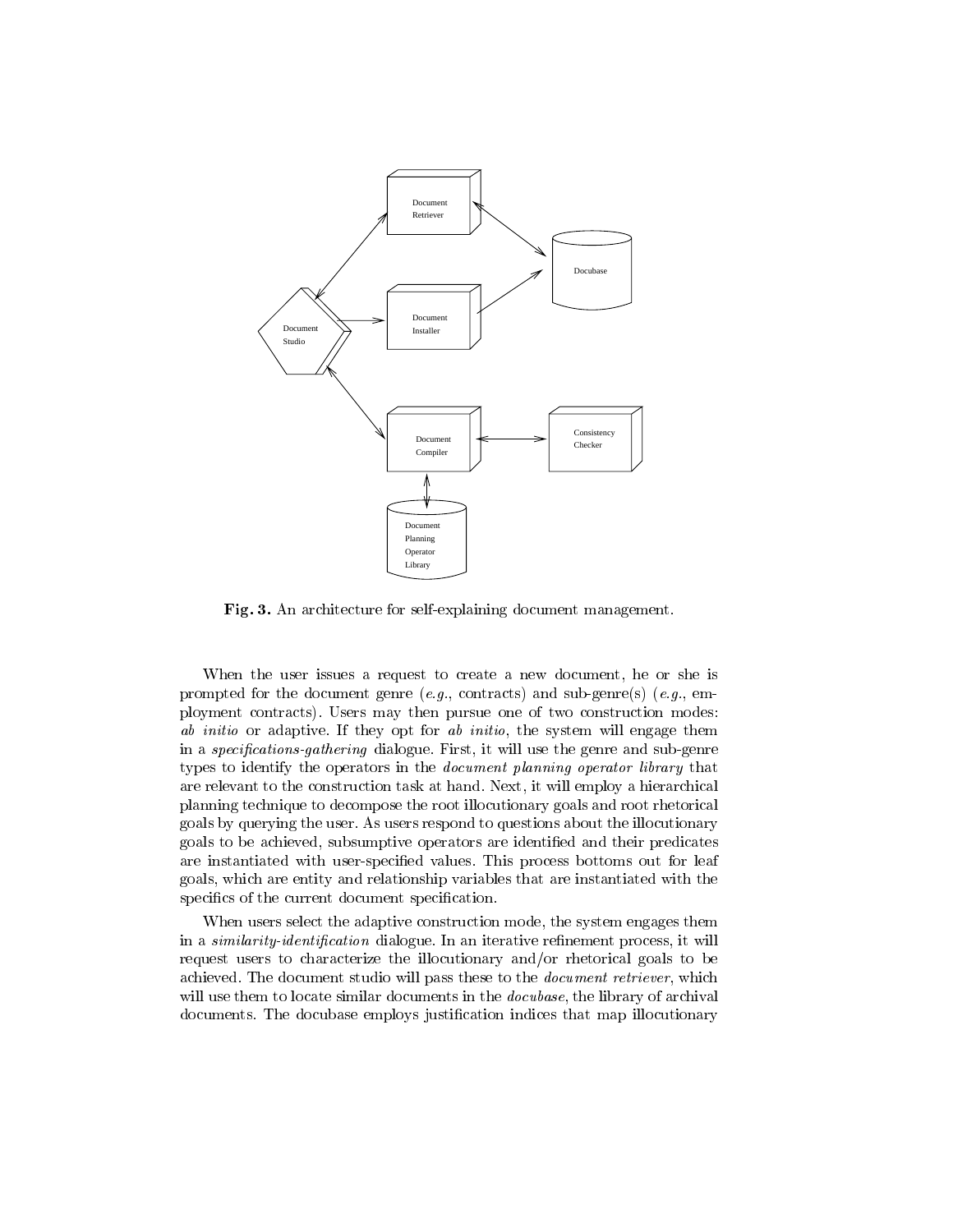and rhetorical goals to document objects that achieve these goals. As a consequence, the document retriever can quickly identify archival documents whose intent is similar to that desired by a user These documents are then presented in the document studio, and the user either deems them acceptable or annotates individual segments as being desirable or undesirable This feedback along with refined specifications at the goal level, is used to obtain archival documents that more closely meet the user's needs.

Once the most relevant archival documents have been located, the user adapts them to his or her current needs Adaptation is performed by comparing the justi fication structure of the retrieved text to the current illocutionary and rhetorical goals Text segments whose only purpose is to satisfy goals absent from the cur rent situation are excised, i.e., identified and removed. If the user has goals that are not satisfied by the retrieved text, retrieval is performed on other documents to find text segments that can satisfy that goal. Retrieved text segments are abstracted and reinstantiated with values appropriate for the user's goals.

Adaptive construction offers two benefits over  $ab$  initio construction. First, it can provide significant efficiency gains, particularly if intentionally similar documents can be located. Second, adaptation conserves justification structures across documents This property is critical for document drafting tasks in which  $(1)$  complex large-scale (perhaps multi-volume) documents must achieve a global consistency multigeneration documents must retain a semantic as opposed to merely a syntactic) similarity across generations, or  $(3)$  "hyper-formal" documents must make declarations that achieve complicated illocutionary goals while simultaneously adhering to strict legal or regulatory rules and attending to baroque stylistic conventions

To permit maximum expressiveness, at any time users may compose and insert their own text segments. Though critical, this capability is problematic for inference unless the system constructs a justification (sub-)structure for the user's text. It must therefore either infer the justification structure of the newly entered text or engage in a dialogue with the user in which the illocutionary and rhetorical structure are interactively ascertained. Given the limitations of NLP, the latter alternative is adopted. Accordingly, the system integrates the new text into the justification structure by engaging in a text characterization dialogue in which the user is asked to categorize the text with the appropriate illocutionary and rhetorical representational vocabulary

When users wish to see the effects of their specifications, they request a document compilation. Upon request, the document studio passes the justification structure developed up to this point—note that depending on the stage of completion, it may or may not be completely instantiated—to the *document*  $compler$ , which employs a top-down planning mechanism to construct as much of the justification structure as the current information will permit. This structure is then passed to the *consistency checker*, which inspects the structure for constraint violations with respect to the selected genre and sub-genres. The resulting surface text, together with formatting specifications and the constraint violations, are then passed to the document studio, which displays the properly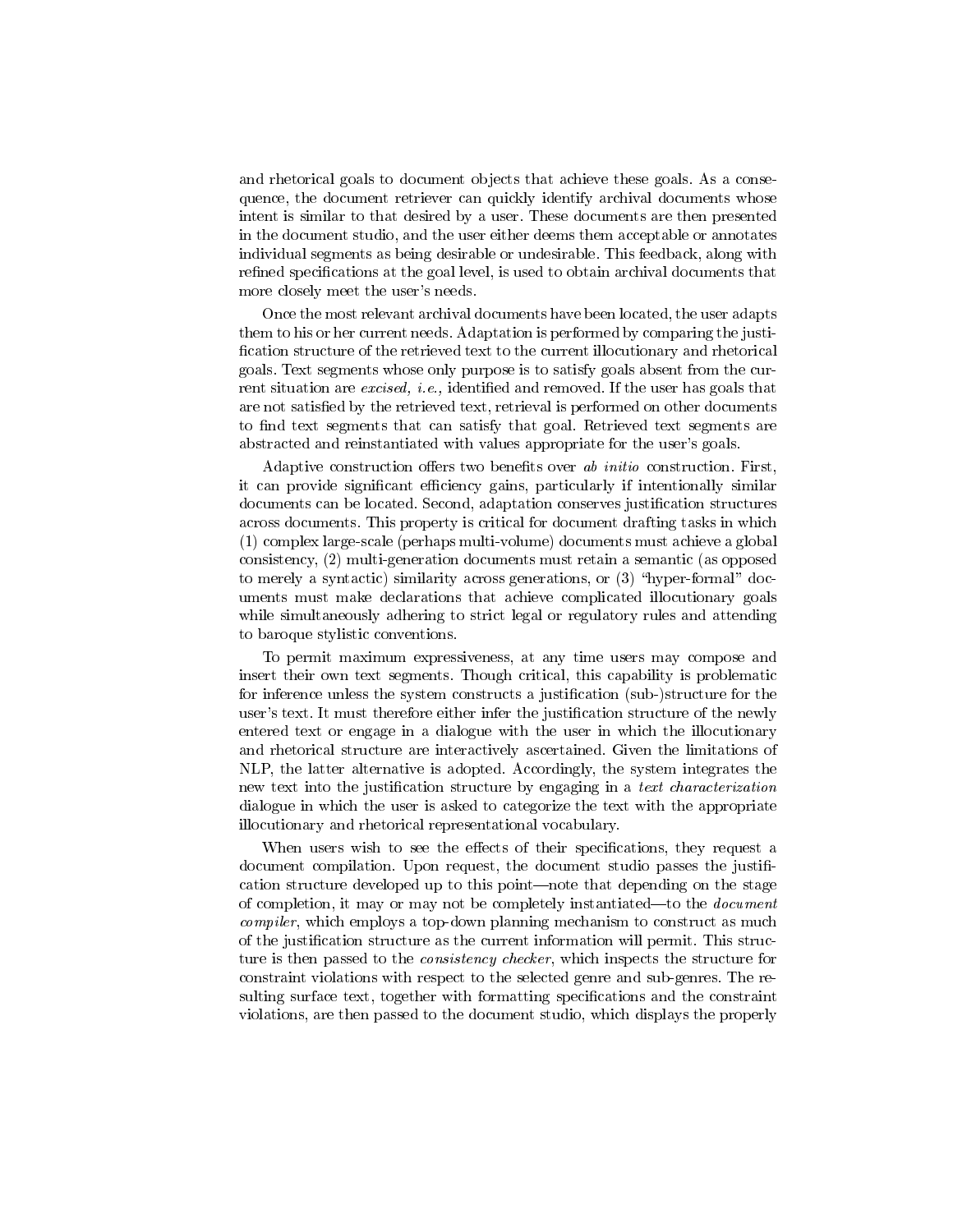formatted document and reports any constraint violations

At any time, users can highlight specific regions of a document and request that rationale behind the segment be explained. The document studio will inspect the justification structure associated with the document object to identify the subtrees of the illocutionary and rhetorical structures that are associated with the specified segment. It will then display the justifications, both in tree form and in textualized form. Users may also highlight a region of the document and request to view similar text segments of archival documents The document studio will extract the selected sub-trees of the justification structure and pass these to the document retriever which will identify analogous segments in the docubase. Finally, users may view a document's entire justification structure. They can specify for it to be displayed in either an *abstracted* mode, where the variables remain uninstantiated, in an *instantiated* mode, where all bindings are displayed, or in a *juxtaposed* mode, where the justification structure and its mapping to the surface text are displayed side by side

## 5 Example Use ofSelf-Explaining Documents

Suppose that an attorney, Clarice Darrow, a general practitioner, wishes to draft a will for a client. Mary Baker, who desires to devise her home to husband, John Baker, and to provide for the guardianship for her minor children, Sally and Bill, if her husband should predecease them. Suppose that Clarice wishes to find an existing will to adapt to meet her current goals. The attorney's interaction with the system might consist of the following steps

- 1. Retrieval: finding an existing document that can be adapted for the current situation
	- (a) Illocutionary goal identification. Darrow first identifies the illocutionary goals that she wishes the document to achieve. The system's interface may include a check-sheet, interviewing procedure, or domain-specific expert system to elicit goals from the user in a process of iterative re finement. The system should be able to infer any necessary subgoals of the specified goals. A simplified illocutionary goal tree is shown in Figure 4. This goal tree shows,  $e.g.,$  that in order to make a bequest, it is necessary for the testator to establish competency and this in turn re quires established three subgoals and absence subgoals are the subgoals and absence the substitution of the substitution of the substitution of the substitution of the substitution of the substitution of the substitution o of duress
	- b Indexing The most closely matching existing documents under a user modifiable similarity metric are then located and retrieved. Suppose that the will shown in Figure 1 is one of the documents retrieved.
- comparison The user Clarice must now determine the user Clarice must now the retrieved documentation of the re ument should be modified to apply to the current situation. This requires comparing the illocutionary goal tree for the current situation, shown in Figure 4, with the goal tree for the retrieved document. This comparison is shown in Figure 5. This comparison indicates that the retrieved document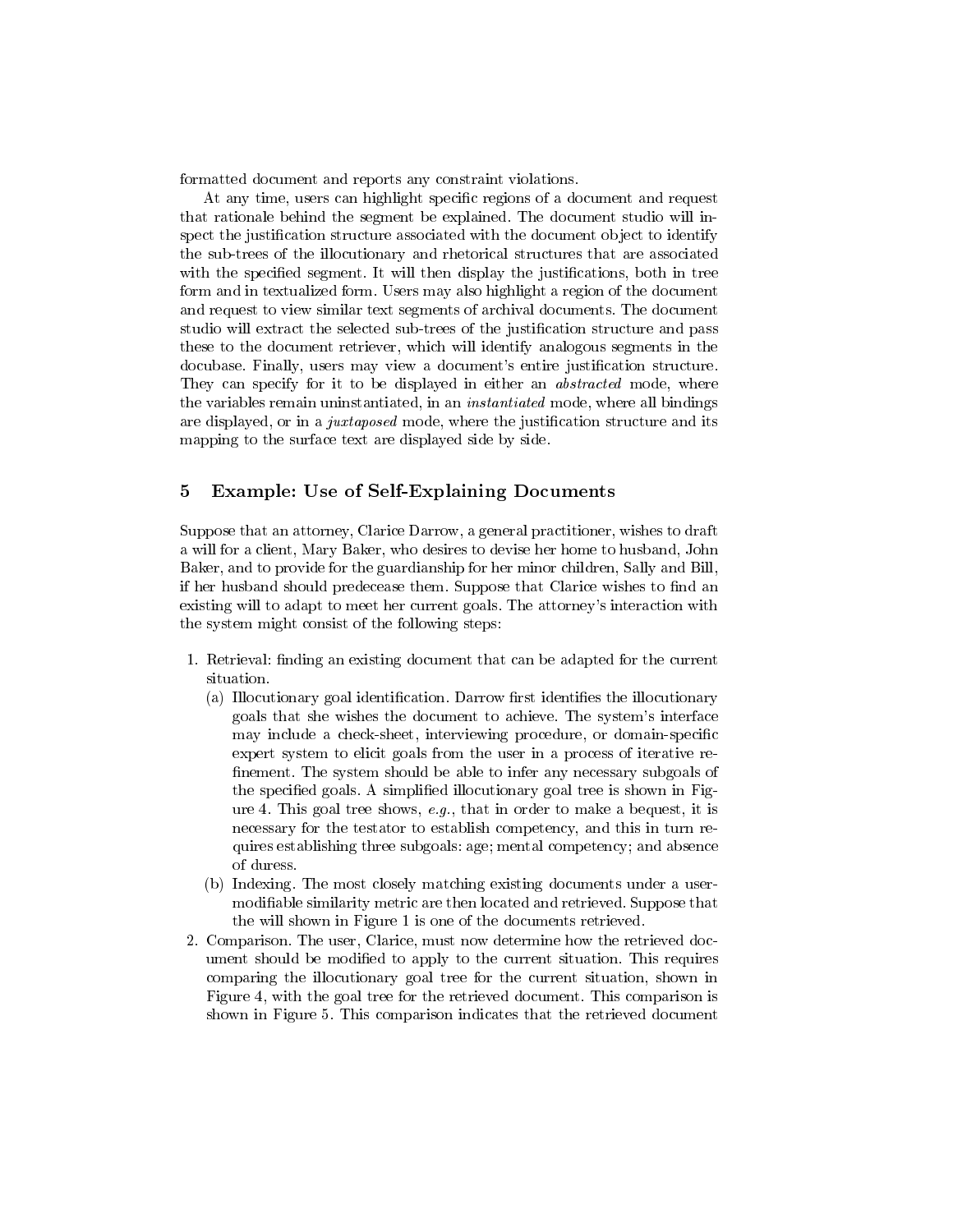

Fig- - An illocutionary goal hierarchy

differs in that  $(1)$  it achieves the appointment of an executor by appointing an out-of-state executor together with a local co-executor, whereas the current goal tree satisfies the goal by appointing a local executive and  $\left( \frac{1}{2} \right)$ retrieved document doesn't provide for minor children.

- 3. Adaptation: modifying the retrieved document to satisfy the current illocutionary goals
	- (a) Excision. Text whose only purpose is to satisfy goals that aren't present in the current situation should be identified and removed. For example, text whose purpose is to appoint a local co-executor is not necessary in the current situation and is removed
	- b Augmentation For each goal that does not appear in the retrieved text (such as provide for minor children), present the user with examples of text from other documents that can satisfy that goal This requires retrieval not at the level of granularity of the entire document, but at a much finer granularity. In this case, just those portions of several previous wills that provide for guardianship are retrieved. For example one retrieved segment might be the following portion from the will of Eleanor Silver: "In the event that my wife, Eleanor Silver, should predecease me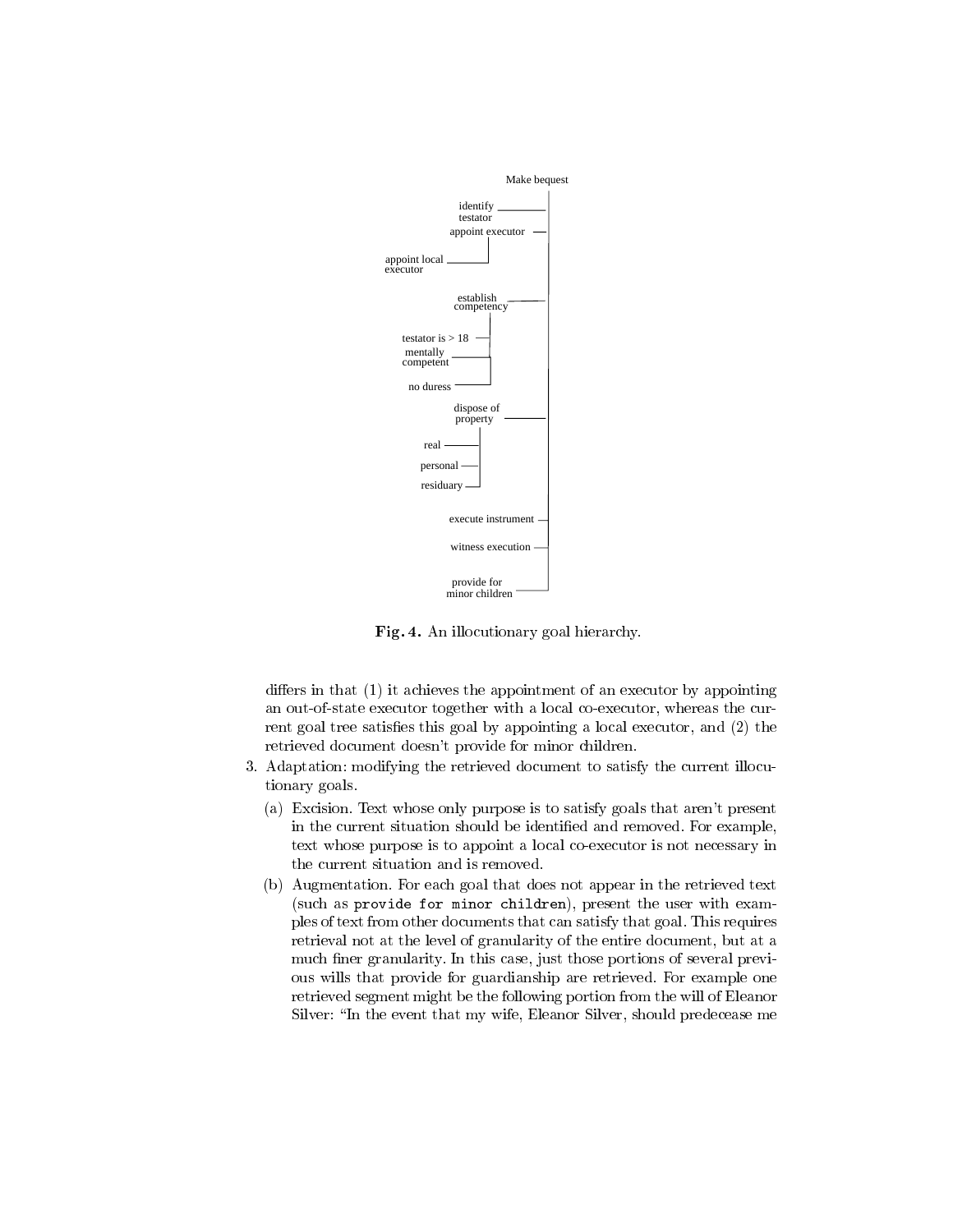

**Fig. J.** A comparison of the given goals with the mocutionary structure of the retrieved document

before my children, Sarah and Martha achieve their majority, I appoint my brother, Elmer Goldsmith, to be guardian ..." The user can view these test segments and select the most appropriate segment in view of the illocutionary structure of the text segment itself any anno tations attached to the text segment at the time of their creation, or (3) stylistic preferences of the user

- c Substitution Since substitutable elements of all items in the docubase are tagged with type labels using standard template techniques, retrieved segments can be abstracted and reinstantiated. In the current example situation <testator: Mary Baker > to be substituted for corresponding values in the retrieved text, e.g.,  $\lt$  testator: Eleanor Silver  $>$ . The result of the substitution is a self-explaining document that satisfied the current set of illocutionary goals
- 4. Storage. The final document, which may embody components from multiple previous documents is added to the document library indexed by illocution ary and rhetorical goal structure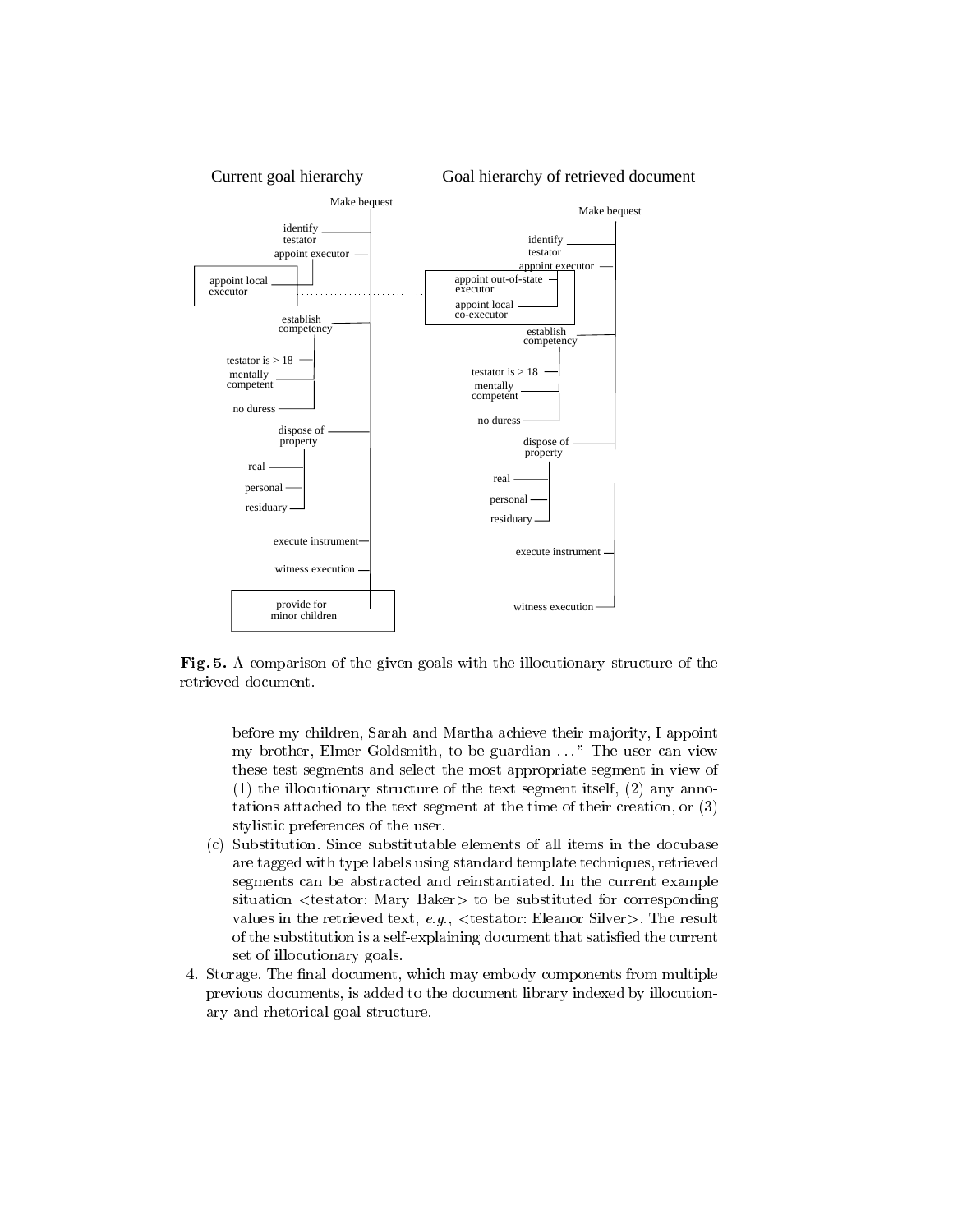## 6 Implementation Plans

We are currently exploring the application of justification structures to document reuse in the context of Colorado Court of Appeals show-cause orders. Jurisdictional show-cause orders are issued during jurisdictional screening, a process of determining whether the requirements for an appeal have been satisfied. If there appears to be a jurisdictional defect, a staff attorney drafts a show-cause order that sets forth the apparent defect and orders the appellant to rebut the defect within a fixed time period or face dismissal of the appeal. Show-cause orders are produced in relatively high volume (several hundred per year), are complex enough to require drafting by an attorney, but have sufficient stylistic and substantive consistency to facilitate reuse

Our research agenda is as follows We are currently engaged in developing the domain theory for show-cause orders (the objects and predicates that define the illocutionary and rhetorical structures). When this process is complete, we will undertake the construction of each component of the architecture. To supply a uniform representation for all of the knowledge structures all illocutionary structures, rhetorical structures, and planning operators will be implemented in a unification-based constraint system [Elh91]. As a result of the single representation all adaptation procedures document compilation and consistency checking will be performed with a single mechanism: constraint propagation. Although this brings with it an initial development overhead, we expect to witness significant software engineering benefits in the form of rapid extensions to the domain theory. Finally, once the system for show-cause orders is complete, we will run extensive empirical evaluations to measure the gains in efficiency and

Indexing and adaptation are central to any casebased approach to problem solving. Early case-based reasoning systems,  $e, q,$ , [Kol84, SW86, PBH90], typically addressed tasks, such as classification, that require little or no adaptation. By contrast, more recent CBR research has often addressed tasks such as design, planning, or configuration, that require complex adaptation,  $e.g.,$ Vel BS SK BA Document drafting typies a design task requir ing complex adaptation for case reuse The research described in this paper is intended to formalize the knowledge required for document reuse just as the projects cited above identified knowledge required for reuse of other types of design, planning, and configuration cases.

Our model of document justification structures draws on four different lines of research discourse structure and the theory of argumentation-course argumentation-completed argumentationgeneration-primary focus of and automated document  $\alpha$  in the primary focus of research  $\alpha$ in discourse structure has been accounting for the coherence of expository or other communicative text through hierarchical structures of rhetorical and other discourse relations, e.g., [GS86, Hob 79]. The formalization of inter-sentential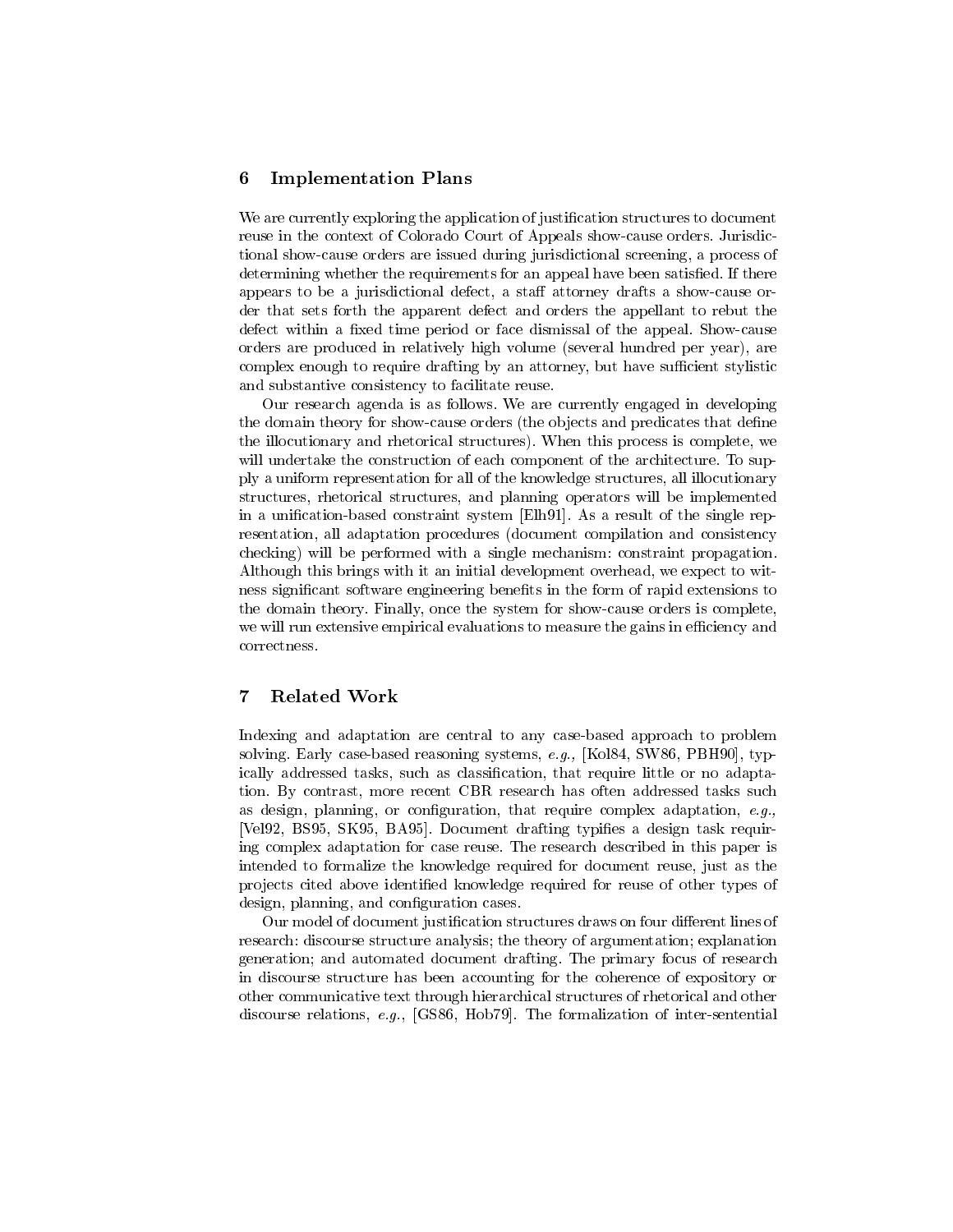discourse relations is a key requirement for the development of selfexplaining documents.

The most directly relevant portion of research in discourse structure is speech act theory Initiated by JL Austin who was primarily concerned with explicit performatives produced a performation content of interesting theory and interesting theory and in discourse, that is, the goals that a speaker intends to accomplish through that discourse [Gri75, Sea69]. Illocutionary analysis is essential for self-explaining documents because few documents have an exclusively communicative purpose Instead, as emphasized above, documents are often intended to elicit information, persuade, memorialize events, or to accomplish performative goals.

The theory of argumentation addresses texts intended to persuade, establish, or prove. For example, Toulmin [Tou58] analyzed argumentative texts in terms of the concepts of warrant, ground, conclusion, backing, and qualification. This model has been widely applied to the analysis [Mar89, ZS95] and creation [BCS95] of legal documents. Argument structure, like other forms of illocutionary goal structure but unlike rhetorical structure, does not directly address the "surface" form of texts. This line of research is particularly relevant to the analysis of the illocutionary structure of persuasive or dispositive documents such legal briefs and judicial decisions [Bra93].

The explanation community has extensively studied the process of planning and realizing text given a set of discourse specifications. Over the past decade, their work research on discourse planning [McK85, Par88, Hov90, Hov93,  $Caw92$ .  $\mathbf{B}$  and  $\mathbf{B}$  are the set of  $\mathbf{B}$ Sut 93, Moo 95, LP 96 has produced a variety of techniques for determining the content and organization of many genres of text Perhaps because of the neces sity of coping with the myriad underlying rhetorical illocutionary and argument structures in discourse generation, this work has yielded a variety of mechanisms for determining the content and organization of multi-sentential text, a key capability of self-explaining documents.

Automated document drafting research is the fourth relevant research area Two important areas of automated document drafting research are automated legal drafting and automated report generation A large number of automated legal drafting systems have been developed in recent years, but most involve creation of text templates that are then instantiated to create particular docu ments Lau Some progress has been made in exploiting explicit representa tions of the relationship between generic documents and document instances and of constraints among document components DS
 However there is a growing recognition in the Law and AI community that a declarative representation of the knowledge underlying the selection and configuration of textual elements is essential for the development of tools that embody the expertise of legal drafting experts [Gor89, Lau93].

The automated report generation community has addressed another form of text production from an underlying domain structure: the derivation of technical documentation from program traces generated during software development or use [MRK95, KMR93]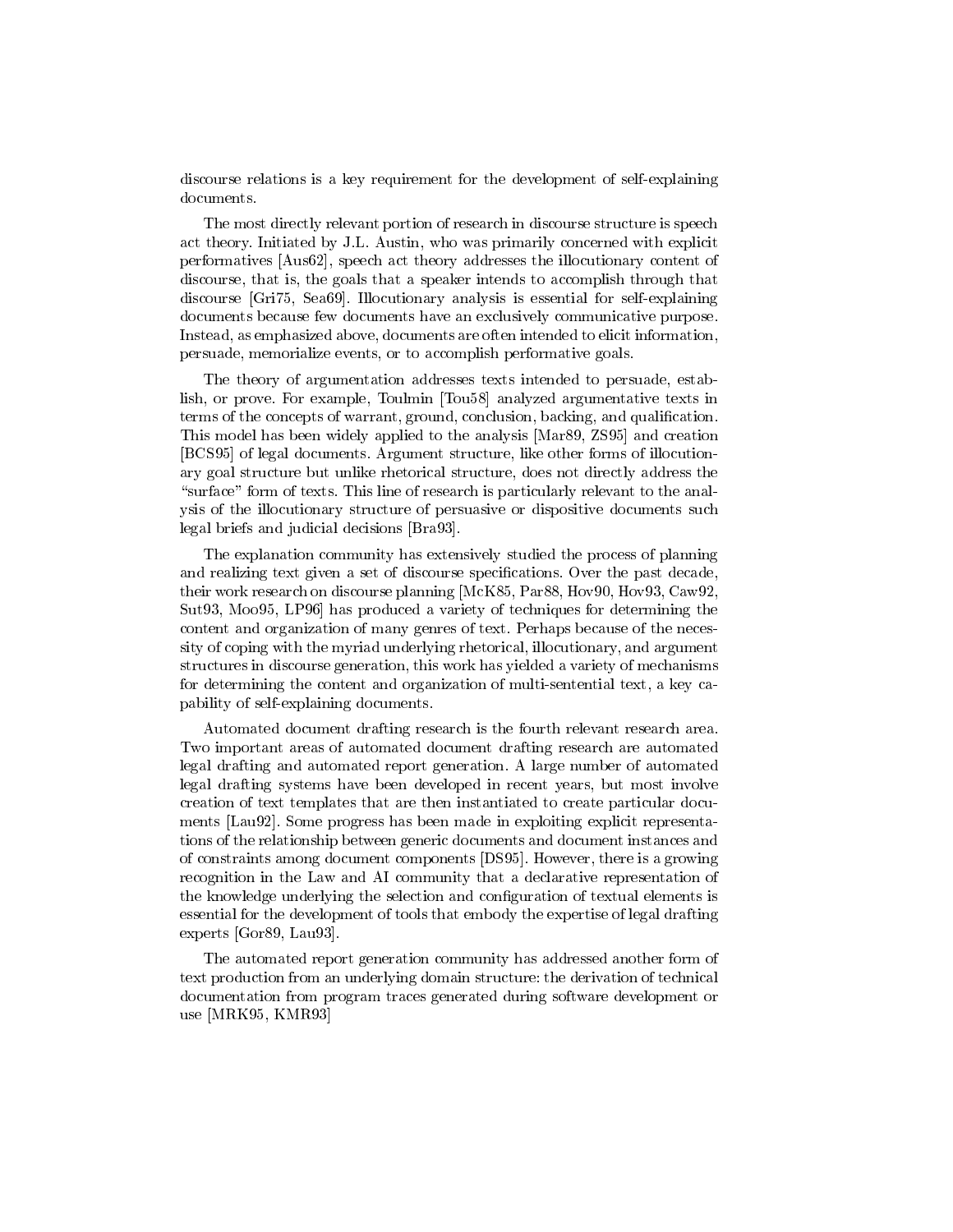# 8 Summary

Document drafting typifies a design task requiring complex adaptation for case reuse. This paper has proposed a self-explaining document framework that uses explicit knowledge of the document's illocutionary and rhetorical structure for indexing and adapation We are currently instantiating the framework in the context of judicial show-cause orders. It is our hypothesis that, by equipping documents with a justification structure that includes both illocutionary and rhetorical components selfexplaining document systems can assist document designers with constructing, maintaining, and interpreting complex documents.

# References

- [Aus62] J. Austin. How to do things with words. Oxford U. Press, New York, 1962.
- [BA95] K. Branting and D. Aha. Stratified case-based reasoning: Reusing hierarchical problem solving episodes. In Proceedings of the Fourteenth International Joint Conference on Articial Intel ligenceIJCAI- Montreal Canada August 20-25 1995.
- [BCS95] T. Bench-Capon and G. Staniford. PLAID proactive legal assistance. In Proceedings of the Fifth International Conference on Artificial Intelligence  $\ldots$   $\ldots$   $\ldots$   $\ldots$   $\ldots$   $\ldots$   $\ldots$   $\ldots$   $\ldots$
- [Bra93] L. K. Branting. An issue-oriented approach to judicial document assembly. In Proceedings of the Fourth International Conference on Artificial Intelligence and Law pages --- It comments and I amsterdam The Netherlands June 1997 1993. ACM Press.
- [BS95] B. Bartsch-Sporl. Towards the integration of case-based, schema-based and model-based reasoning for supporting complex design tasks. In Lecture Notes in Artificial Intelligence, pages 145-156, Sesimbra, Portugal, October 1995. Springer
- [Caw92] A. Cawsey. Explanation and Interaction: The Computer Generation of Explanatory Dialogues. MIT Press, 1992.
- [DS95] A. Daskalopulu and M. Sergot. A constraint-driven system for contract assembly. In Proceedings of the Fifth International Conference on Artificial Intelligence and Law, pages  $62-70$ , 1995.
- [Elh91] M. Elhadad. FUF: The universal unifier user manual version 5.0. Technical Report CUCS- Department of Computer Science Columbia Univer sity, 1991.
- $[Gor89]$ T. Gordon. A theory construction approach to legal document assembly. In Pre-Proceedings of the Third International Conference on Logic Informatics and Law pages - Law pages - Law pages - Law pages - Law pages - Law pages - Law pages - Law pages - Law pages -
- [Gri75] H. Grice. Logic and conversation. In P. Cole and J. Morgan, editors, Syntax and Semantics in Speech Acts; pages 12 fee Acts Semantics Press; 2010 - 2021 - 20 1975.
- $[GS86]$ B. Grosz and C. Sidner. Attention, intention, and the structure of discourse. Computational Linguistics 
 -
- issue is a formula commence when the continuation of an interest of the core  $\alpha$  is a formula
- [Hov90] E. H. Hovy. Pragmatics and natural language generation. Artificial Intelli- $\text{gence}, 43:153-197, 1990.$